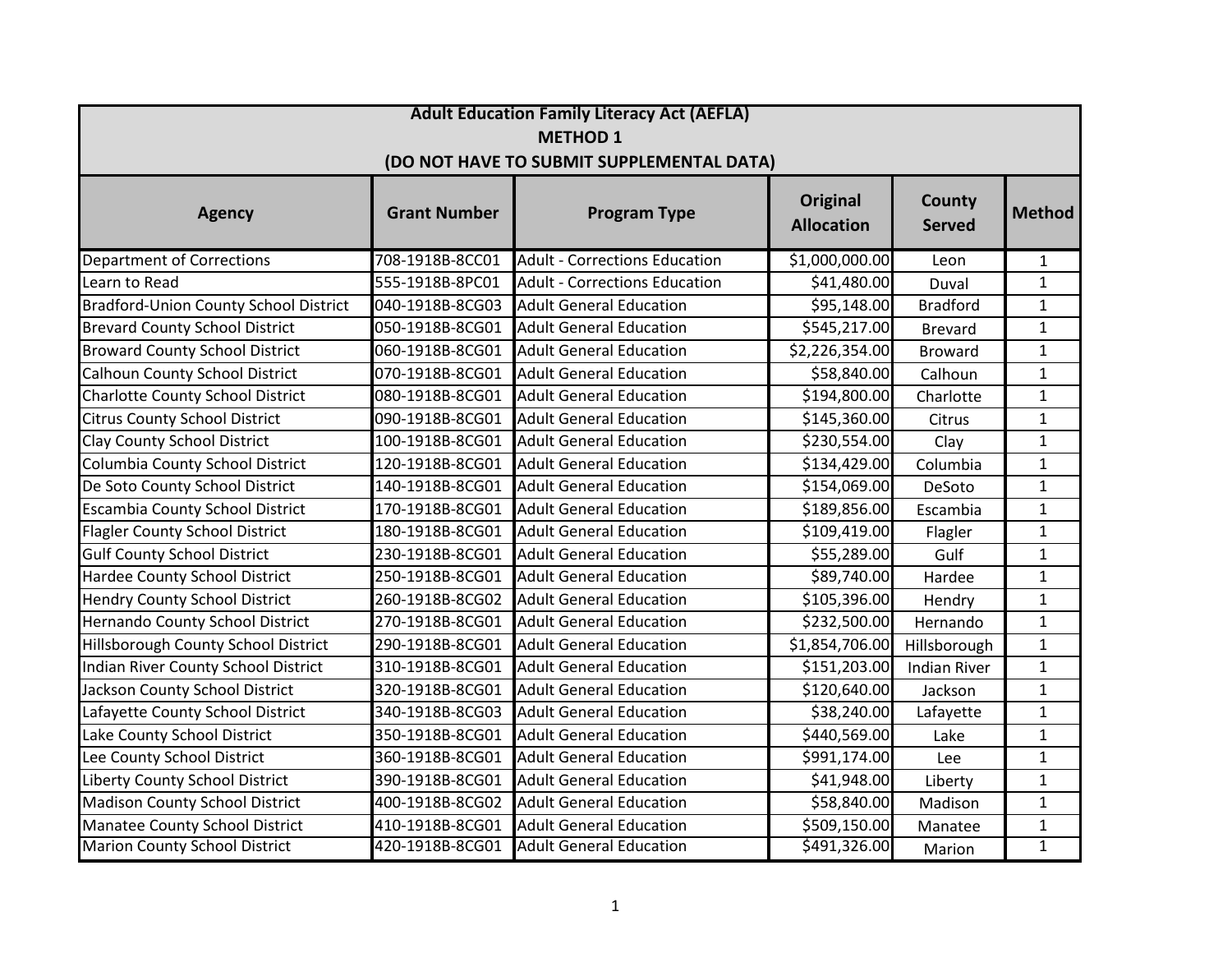| <b>Adult Education Family Literacy Act (AEFLA)</b>           |                 |                                          |                |                |              |  |  |  |
|--------------------------------------------------------------|-----------------|------------------------------------------|----------------|----------------|--------------|--|--|--|
| <b>METHOD 1</b><br>(DO NOT HAVE TO SUBMIT SUPPLEMENTAL DATA) |                 |                                          |                |                |              |  |  |  |
|                                                              |                 |                                          |                |                |              |  |  |  |
| Martin County School District                                | 430-1918B-8CG01 | <b>Adult General Education</b>           | \$130,355.00   | Martin         | $\mathbf{1}$ |  |  |  |
| Miami Dade College                                           | 132-1918B-8CG01 | <b>Adult General Education</b>           | \$1,385,487.00 | Miami-Dade     | $\mathbf{1}$ |  |  |  |
| Miami-Dade County School District                            | 130-1918B-8CG01 | <b>Adult General Education</b>           | \$3,413,976.00 | Miami-Dade     | $\mathbf{1}$ |  |  |  |
| Monroe County School District                                | 440-1918B-8CG01 | <b>Adult General Education</b>           | \$113,251.00   | Monroe         | $\mathbf{1}$ |  |  |  |
| <b>Orange County School District</b>                         | 480-1918B-8CG01 | <b>Adult General Education</b>           | \$1,658,164.00 | Orange         | $\mathbf{1}$ |  |  |  |
| Palm Beach County School District                            | 500-1918B-8CG01 | <b>Adult General Education</b>           | \$1,972,807.00 | Palm Beach     | $\mathbf{1}$ |  |  |  |
| Pasco County School District                                 | 510-1918B-8CG01 | <b>Adult General Education</b>           | \$531,816.00   | Pasco          | $\mathbf{1}$ |  |  |  |
| Sarasota County School District                              | 580-1918B-8CG01 | <b>Adult General Education</b>           | \$332,308.00   | Sarasota       | $\mathbf{1}$ |  |  |  |
| Seminole State College of Florida                            | 592-1918B-8CG01 | <b>Adult General Education</b>           | \$356,020.00   | Seminole       | $\mathbf{1}$ |  |  |  |
| <b>Suwannee County School District</b>                       | 610-1918B-8CG01 | <b>Adult General Education</b>           | \$126,405.00   | Suwannee       | $\mathbf{1}$ |  |  |  |
| <b>Taylor County School District</b>                         | 620-1918B-8CG01 | <b>Adult General Education</b>           | \$77,380.00    | Taylor         | $\mathbf{1}$ |  |  |  |
| <b>Union County School District</b>                          | 630-1918B-8CG02 | <b>Adult General Education</b>           | \$54,720.00    | Union          | $\mathbf{1}$ |  |  |  |
| Wakulla County School District                               | 650-1918B-8CG02 | <b>Adult General Education</b>           | \$32,388.00    | Wakulla        | $\mathbf{1}$ |  |  |  |
| <b>Brevard County School District</b>                        | 050-1938B-8CE01 | English Literacy/Civics Education        | \$54,483.00    | <b>Brevard</b> | $\mathbf{1}$ |  |  |  |
| <b>BrowardCounty School District</b>                         | 060-1938B-8CE01 | <b>English Literacy/Civics Education</b> | \$661,696.00   | <b>Broward</b> | $\mathbf{1}$ |  |  |  |
| <b>Charlotte County School District</b>                      | 080-1938B-8CE01 | English Literacy/Civics Education        | \$29,776.00    | Charlotte      | $\mathbf{1}$ |  |  |  |
| <b>Citrus County School District</b>                         | 090-1938B-8CE01 | English Literacy/Civics Education        | \$17,304.00    | Citrus         | $\mathbf{1}$ |  |  |  |
| <b>Clay County School District</b>                           | 100-1938B-8CE01 | <b>English Literacy/Civics Education</b> | \$33,234.00    | Clay           | $\mathbf{1}$ |  |  |  |
| De Soto County School District                               | 140-1938B-8CE02 | English Literacy/Civics Education        | \$46,315.00    | DeSoto         | $\mathbf{1}$ |  |  |  |
| <b>Flagler County School District</b>                        | 180-1938B-8CE01 | English Literacy/Civics Education        | \$29,376.00    | Flagler        | $\mathbf{1}$ |  |  |  |
| <b>Hendry County School District</b>                         | 260-1938B-8CE02 | English Literacy/Civics Education        | \$52,736.00    | Hendry         | $\mathbf{1}$ |  |  |  |
| Hernando County School District                              | 270-1938B-8CE01 | English Literacy/Civics Education        | \$29,623.00    | Hernando       | $\mathbf{1}$ |  |  |  |
| Hillsborough County School District                          | 290-1938B-8CE01 | <b>English Literacy/Civics Education</b> | \$395,713.00   | Hillsborough   | $\mathbf{1}$ |  |  |  |
| Lake County School District                                  | 350-1938B-8CE01 | English Literacy/Civics Education        | \$46,723.00    | Lake           | $\mathbf{1}$ |  |  |  |
| Lee County School District                                   | 360-1938B-8CE01 | English Literacy/Civics Education        | \$217,243.00   | Lee            | $\mathbf{1}$ |  |  |  |
| Manatee County School District                               | 410-1938B-8CE01 | <b>English Literacy/Civics Education</b> | \$88,987.00    | Manatee        | $\mathbf{1}$ |  |  |  |
| <b>Marion County School District</b>                         | 420-1938B-8CE02 | English Literacy/Civics Education        | \$44,714.00    | Marion         | $\mathbf{1}$ |  |  |  |
| Miami Dade College                                           | 132-1938B-8CE01 | English Literacy/Civics Education        | \$215,000.00   | Miami-Dade     | $\mathbf{1}$ |  |  |  |